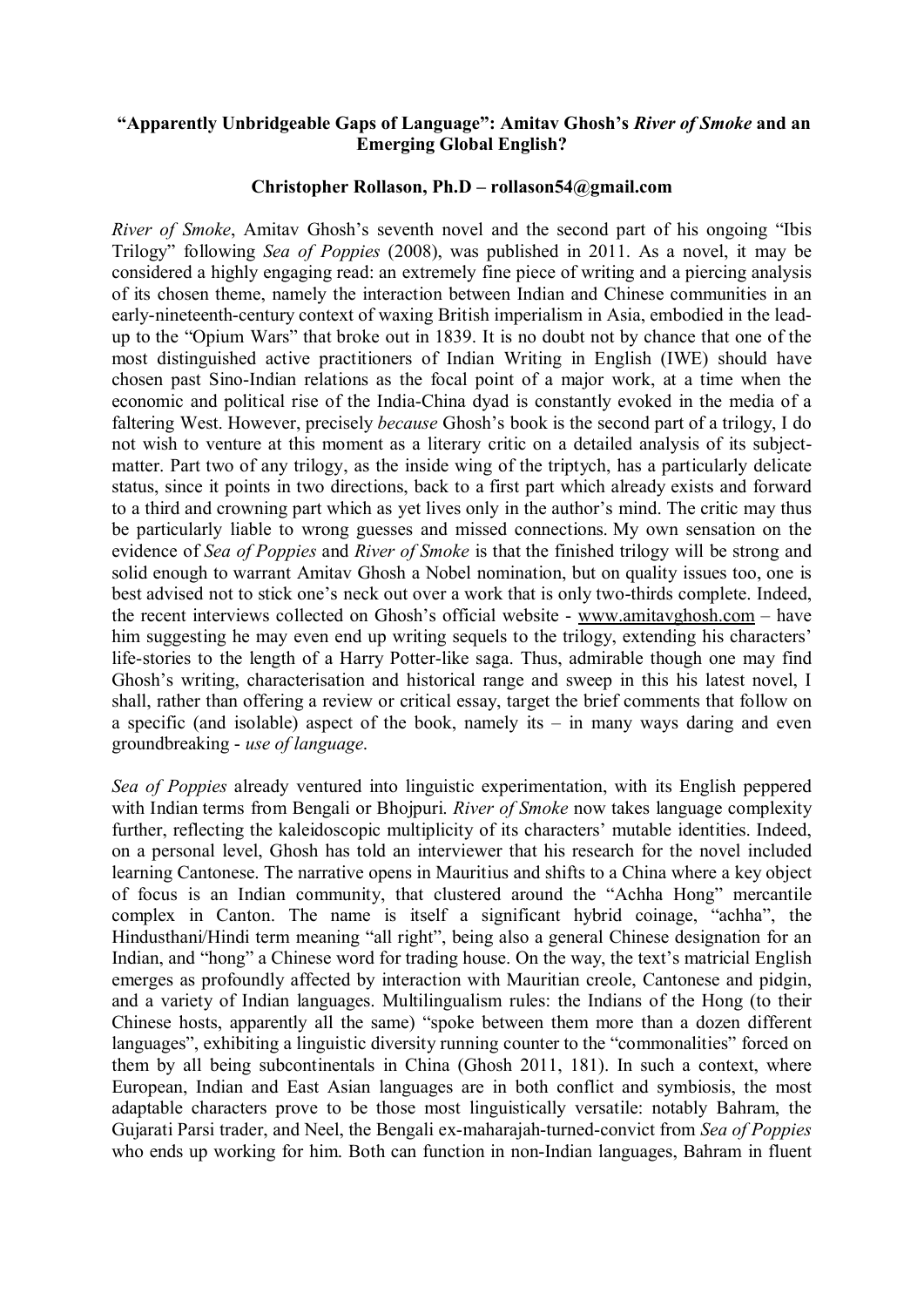pidgin and approximate English, Neel in the Queen's English and, as his time in Canton advances, increasingly in pidgin too.

I use the word « matricial » deliberately to describe the book's English, for the matrix of this novel is provided by a third-person, extradiegetic narratorial voice that speaks the International Standard English of our day. At the same time, that matricial English is frequently, though not invariably, sprinkled with words and phrases from Asian languages. Meanwhile, where dialogue occurs between the characters, and where those characters are Indian or Chinese, it is often in either a visibly Indianised English or in a tongue that strictly speaking is not English at all, namely the totally transformed "English" – lexically simplified and hybridated, syntactically manhandled and adapted to a Chinese context – that is called pidgin and which served as a lingua franca, for commercial and practical purposes, between Chinese and non-Chinese, whether or not the latter were native speakers of English. The grammar, we are told, is Cantonese, the vocabulary a mixture of English, Portuguese and Hindusthani.

Ghosh's text is marked by a general and pervasive awareness of language issues and by a sense of the complexities of multilingualism and the interaction of languages: Indian tongues - Neel's Bengali, Bahram's Gujarati, and the then Indian lingua franca Hindusthani, but also "Tamil, Telugu and Oriya" (60) and "Marathi, Kachhi and Konkani" (292); Cantonese Chinese; Portuguese, French, English; Mauritian creole; and the hybrid that is pidgin. The Portuguese presence runs strong in Canton, thanks to the proximity of Macao and the presence of Goan émigrés, and terms from that European language seep into the day-to-day lexicon of Indians, Chinese and English ("'falto', for example, meaning fraudulent or false, … became *phaltu* on Achha tongues" - 180).

Translation and interpretation – already present as a theme in Ghosh's earlier novel *The Hungry Tide* (2004), where the protagonist Kanai ran a translation/interpretation agency – loom large, and, to his credit, in the new novel Ghosh manages something which not all novelists do, i.e., in his narratorial voice, not to mix up the two processes of translation (written) and interpretation (oral): or, where "translator" appears it may, according to context, mean either translator proper or translator/interpreter, but certainly Ghosh does not in this book lapse into the crude, oral-oriented solecism of using "translator" naively to signify interpreter and nothing else. Indeed, "linkister", meaning a three-way interpreter between Chinese, pidgin and English (163), appears in Ghosh's pages as a specialist term. His English-speaking trader community in Canton is reliant on its translators/interpreters for all rigorous communication with its Chinese hosts, the halfway house of pidgin not always being enough, and certainly not with the imperial authorities ("In the no-man's land between the two groups stood the translators … this being a matter of life and death they had decided to use translators instead of speaking pidgin" – 448).

Neel takes his linguistic curiosity far enough to become the imputed compiler of the *Chrestomathy*, a lexicon of English, Cantonese and pidgin, inspired in this by the printer and translator Liang Kuei-Ch'uan (alias Compton), a Cantonese who has himself produced a "glossary of the Canton jargon" whose Chinese title translates as "The-Red-Haired-People's-Buying-and-Selling-Common-Ghost-Language" (252). Neel's own compilation is a fictional double of the multilingual glossary (between English and a variety of Asian tongues) for *Sea of Poppies* which has been on Ghosh's website since 2008 (though not in the book) – and whose updating to include *River of Smoke* readers may perhaps hope for in the near future (Ghosh calls it the *Ibis Chrestomathy*, thus implicating the whole trilogy). Ghosh's interest in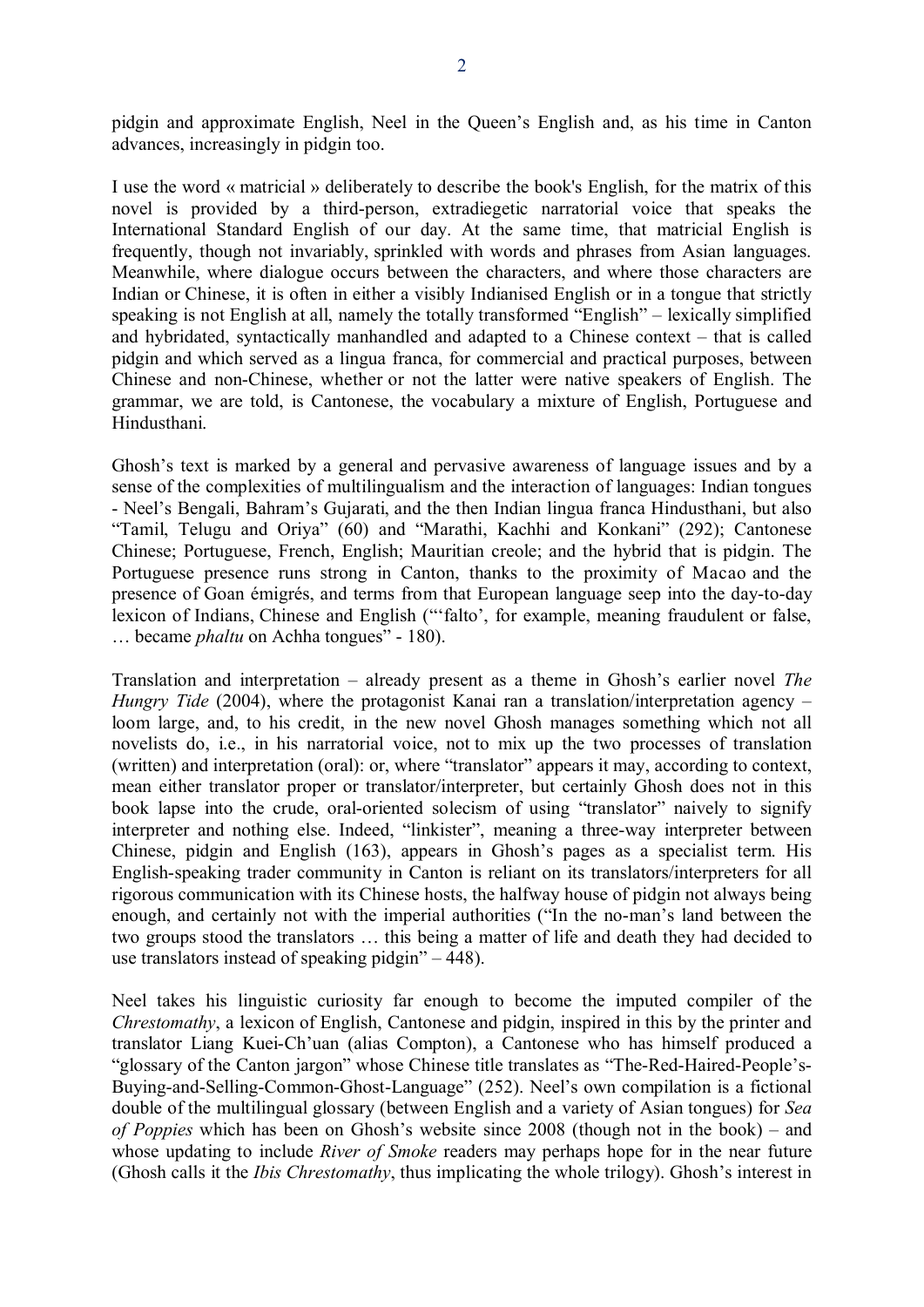lexicography is also evident from his very favourable mention, in a note to the website glossary, of *Hobson-Jobson*, otherwise known as *The Anglo-Indian Dictionary*, the encyclopaedic dictionary from 1886 compiled by Henry Yule and A.C. Burrell which Ghosh, like Salman Rushdie before him, sees not as a suspect colonial relic but as a treasure-trove of still-valid lexical lore.

The weaving of Indian terms into an English syntactic matrix is particularly notable in the novel in certain especially culture-specific registers, of which we may cite, firstly, the culinary. At a Canton kitchen-boat eatery offering Indian fare:

Everything was cooked in reassuringly familiar ways, with real masalas and recognizable oils, and the rice was never outlandishly soft or sticky: there was usually a biryani or a fish pulao, some daals, some green bhaajis, and a chicken curry and tawa-fried fish. Occasionally – and these were considered blessed days – there would be pakoras and puris (303).

Here, a British or other non-Indian reader used to eating in Indian restaurants will recognise certain terms – "masalas", "biryani", "daals", "pulao", "bhaajis", "pakoras" (all standard menu items today), but "puris" are less likely to be encountered outside India, and "tawa" (a type of frying-pan) may raise eyebrows.

A second significantly recurring register is the sartorial. Dressing for a business dinner,

Bahram … chose a knee-length white jama of Dacca cotton; it was discreetly ornamented with white jamdani brocade, and the neck and cuffs were lined with bands of green silk. Instead of pairing this with the usual salwar or pajamas, Bahram settled on a pair of black Acehnese leggings, shot through with silver thread. The weather being still quite warm he picked, as an outer garment, a cream-coloured cotton choga embroidered with silver-gilt *karchobi* work. The ensemble was completed by a turban of pure malmal muslin (216).

This register, less immediately transferable than the culinary, is more likely to baffle the non-Indian reader, but remains reasonably accessible. The reader from outside may not recognise "jama", "jamdani", "choga" or "malmal", but "turban" and "pajamas" are universally known lexical borrowings in European languages in general, and those with some knowledge of India may recognise "salwar" (loose-fitting trousers). "Acehnese", meanwhile, referring not to anywhere in India but to Aceh, in what is now Indonesia, points up the hybridated dimension of Asian culture, its ultimate irreducibility to watertight notions of origin. Those terms not directly understood by the non-Indian reader may be assimilated on a level less of denotation than of connotation, signifying a general "Indianness". This strategy of connoting that-which-is-Indian through lexical items is, in fact, recurringly used in the novel: thus, Bahram's working space in the Achha Hong is always his "daftar", not his office, and Neel not his secretary but his "munshi" (or in the vocative, "munshiji").

On a rather different tack, the dialogue passages in pidgin stretch the reader with an alien syntax all but unrecognisable to native English sensibilities, as in a long conversation in that idiom between Bahram and his Chinese acquaintance Ah-Lau or Allow. Thus, Bahram addresses his visitor: "So talkee me … Sittee, sittee here. Allow, what thing wanchi? Tell maski, chop-chop. No time have got", and the latter replies: "Allow have ear-hear Mister Barry have come China-side with plenty, plenty big cargo. Is, is not true? Mister Barry have, no have plenty cargo, ah?", and continues: "Galaw, Mister Barry talkee allo is inside his heart: what-thing he thinki do with cargo? This-time cannot do-pidgin in Canton. Cannot sell. Mister Barry savvy, no-savvy ah?" (244). Here, "pidgin" means "business" (not the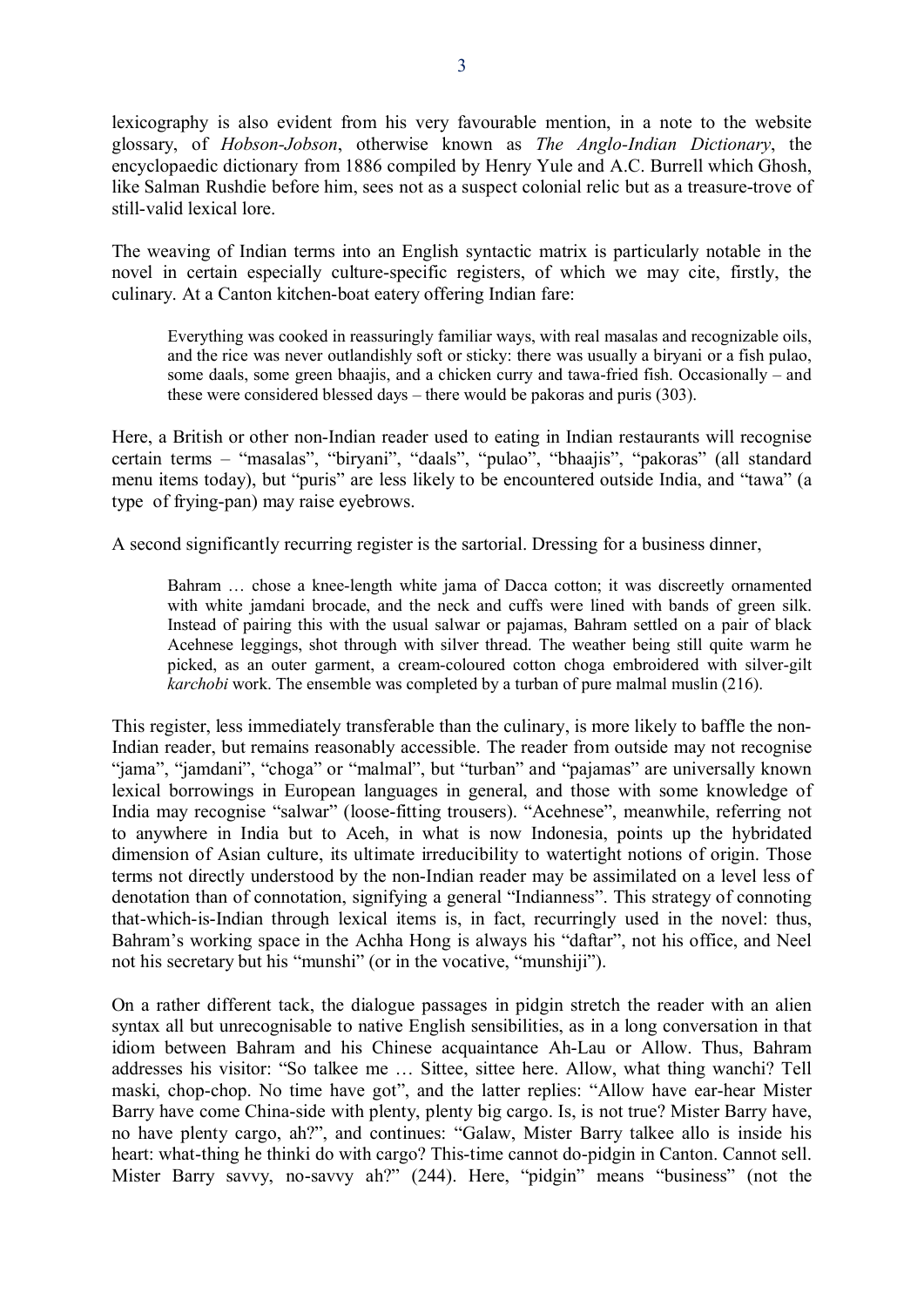language), and "savvy", from the Portuguese verb "saber", means "know". In the long conversation of which this interchange is part, most readers, be they native speakers of English or indeed not, will not understand everything and will have to deduce part of the sense from context.

If *River of Smoke* represents Amitav Ghosh's newest contribution to IWE's expanding shelf, it may nonetheless be predicted that some critics will ask, polemically, whether this novel is finally in English at all – and even deny that it is. Some will no doubt praise the book as marking a transition from hegemonic English to a more equitable, hybrid "Globish". If such claims are made, though, there will be some exaggeration in play, and legitimate comment will require a degree of nuance respecting the text as a whole. The fact is that, despite the diverse acts of making-strange directed by Ghosh on English, there are also sequences in the novel, some of them long, where, the dialogue being exclusively between members of Canton's English community and the subject-matter reflecting their concerns, both narrator and characters practise an unmodified, if at times nineteenth-century, International Standard English.

A parallel may be suggested here with another epic novel by an IWE maestro, Vikram Chandra's *Sacred Games* (2006) - which comparably sprinkles a matricial English with words and expressions from a variety of Indian languages, and for which, too, the author has placed a glossary on his website [\(www.vikramchandra.com\)](http://www.vikramchandra.com) while refraining from including that aid in the book proper. Ghosh and Chandra, conscious wordsmiths the two of them, may both be seen as working towards, not a replacement but certainly a redefinition of the English language in the emerging Asian context.

One further linguistic aspect of *River of Smoke* deserves mention, and that is its future translation into other languages, European or Asian (the Italian version was already scheduled for autumn 2011). The translator into whatever tongue will obviously start out from the presumption of the book being in English (a pragmatic point surely in favour of that position), but will be confronted with evident difficulties in the face of its linguistic hybridations. The Indian lexical items can no doubt simply be retained, possibly italicised and/or glossed, but how in French or Spanish to convey the strangeness and non-Englishness of the dialogues in pidgin? Nonetheless, the task, though difficult, will surely not be insurmountable, and the future existence of successful translations may, indeed, help shed light on the precise nature of this novel's experiments with language.

Meanwhile, Ghosh's novel is not IWE's first encounter with Chinese culture. The young Vikram Seth studied Chinese in Nanjing, translated a triad of Chinese poets into English, and wrote *From Heaven Lake* (1983), a travel book about China and Tibet; Aravind Adiga's Booker-winning *The White Tiger* (2008) is structured as a series of letters to the Chinese Prime Minister. It will not be surprising if in the near future Indian writers turn their attention more frequently towards their neighbour and fellow rising power. *River of Smoke* may be seen as a particularly significant instance of the IWE novel mutating from the postcolonial into the global. In the present geopolitical context, it is especially worthy of note that Ghosh in his new novel employs an English modified under Chinese as well as Indian influence, its historical setting in no way obviating the significance of this aspect for our times. The author has done remarkable work in his research for this novel, even considering the language dimension alone: indeed, it is the result of more work than one person could do, and in his closing acknowledgments to those who have helped him with "details of fact and language" (511), Ghosh recognises that a book like this is also the outcome of a collective endeavour.